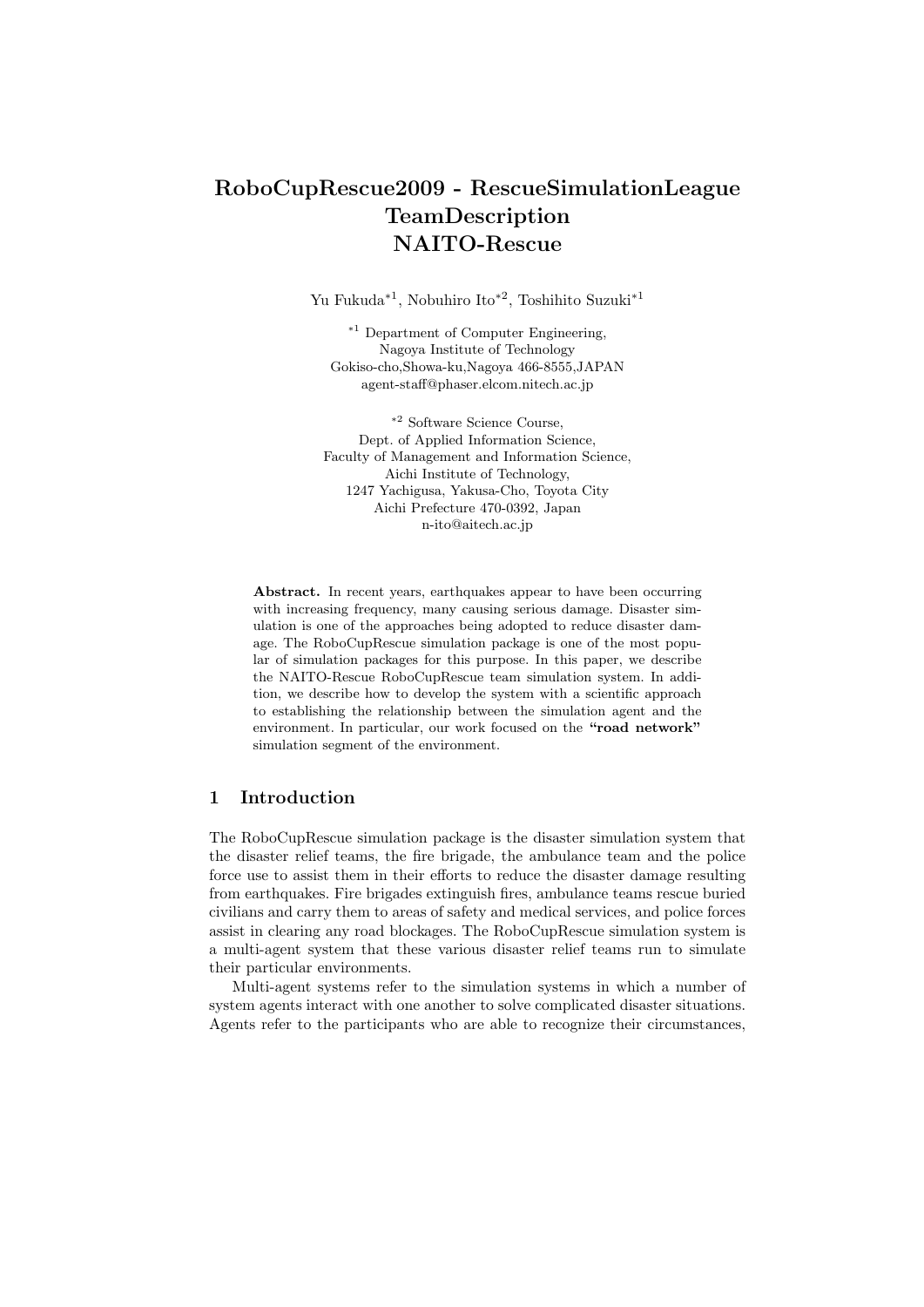interact with their environments and solve many kinds of problems autonomously  $[1, 3]$ .

The RoboCupRescue system has a **"map"** as the environment space. The RoboCupRescue agents are affected by this map. For example, agent A1 can work better than agent A2 in an environment E1, and agent A2 can work better than agent A1 in an environment E2. Such a scenario is common in RoboCupRescue simulations.

This paper focuses on the **road network"** as the environment of the agents[2]. We examine the dependency relationship between the "road network" and the RoboCupRescue scores that the various agent algorithms achieve. Then, we develop agents that can choose the optimal algorithm for several maps.

### **2 The Agent's Environment**

We first examined the map data which defines the environment for the agents in the RoboCupRescue system. The map data generally includes several features, including roads, railroads, rivers, buildings, geographical features and so on. In the RoboCupRescue simulation, the map includes only roads and buildings. The RoboCupRescue agents 'operations are affected by the **"maps"**. Analyzing the relationship between the RoboCupRescue agents and the maps, and focusing on the **"road network"** in the maps, we first clarify the dependency relationship between the RoboCupRescue agents and the road networks.

The road network consists of information about the roads and is defined using the attributes given by the information in Section2.1. The characteristics of the road network are then identified. This is followed by defining **"movement difficulty"**, which sets the level at which an agent cannot move easily on a road.. Finally, we analyze the relationship between the agents and the difficulty of movement.

### **2.1 A Road Network**

we define a road network using the attributes given by the information on the roads. We denote a road network as  $G$  with a weighted digraph  $(V, E)$ . " $V$ " indicates a point set regarded as a node set in a graph and is defined in Definition 1. "*E*" indicates a road set regarded as an edge set in a graph and is defined in Definition 2.

#### **Definition 1.** *Point Set*

 $V = \{v|v \text{ has "longitude'' and "latitude''}\},$  (1)

*where v is a node created by a node of a road.*

### **Definition 2.** *Road Set*

 $E = \{e | e \text{ has } v_{head}, v_{tail}, \text{ "length" and "width", } v_{head} \in V, v_{tail} \in V\}, (2)$ 

*where e is a directed edge from vhead to vtail and is created by a road edge, "length" means the Euclidean distance from vhead to vtail, and "width" equals the "width of road".*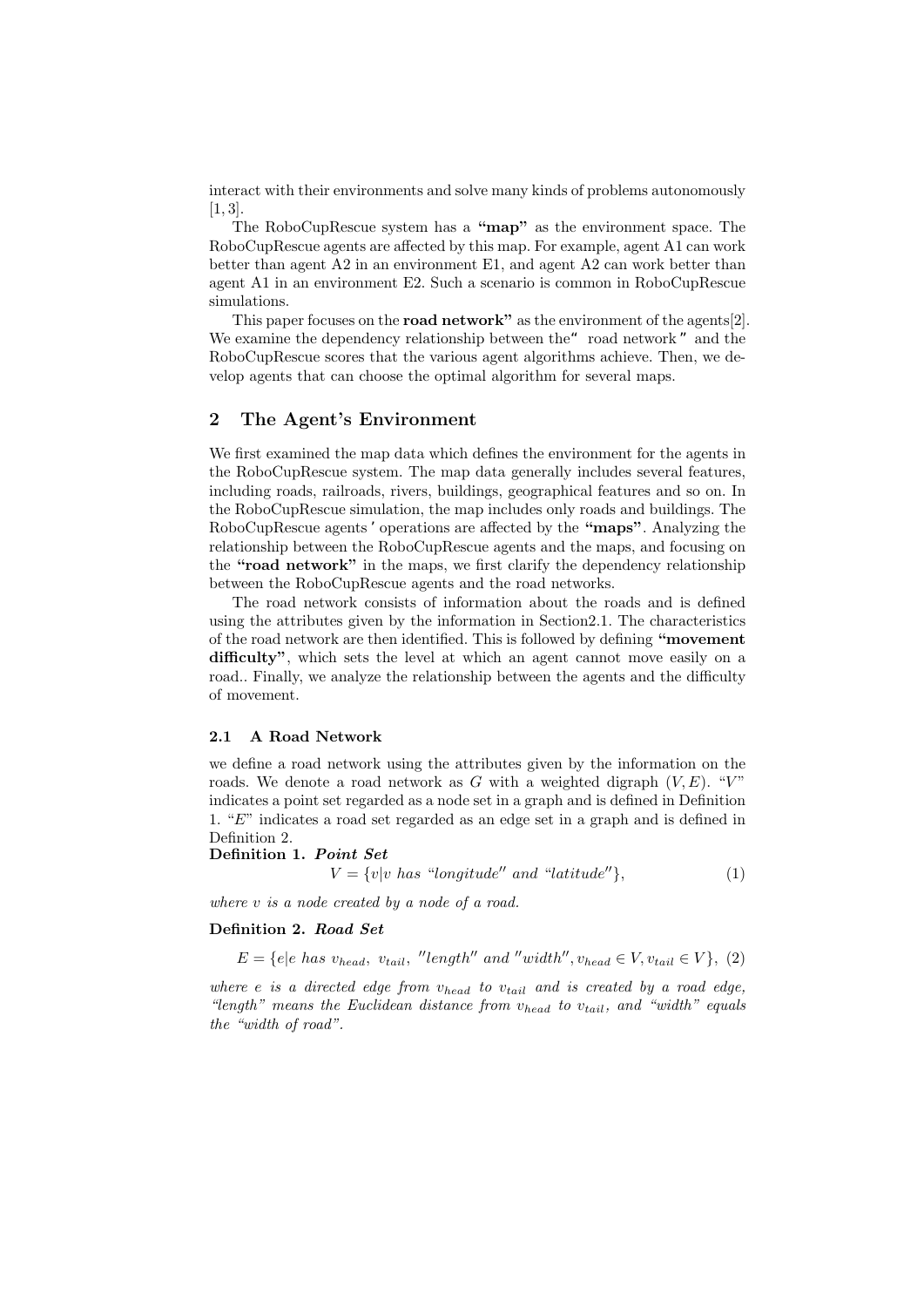#### **Definition 3.** *Road Network*

*A road network G is a weighted digraph* (*V, E*) *with two weighting functions l and w. These functions are defined as follows:*

$$
l: E \to \mathbf{R},\tag{3}
$$

$$
w: E \to \mathbf{R},\tag{4}
$$

*where l defines a real-valued attribute "length" from an edge e and w defines a real-valued attribute "width" from an edge e.*

*A road network G is defined in an X-Y Cartesian coordinate system where the x and y axes represent latitude and longitude, respectively. Each road e in* G is a segment of a line connecting a  $v_i$  and  $v_j$   $(v_i, v_j \in V$  and  $v_i \neq v_j)$ . In *addition, G has the following properties:*

*(i) A strongly-connected digraph.*

*(ii) No loop back edge.*

*(iii) No multiple edges between any pair of nodes.*

#### **2.2 Definitions for the Analysis of the Road Network**

In a road network  $G = (V, E)$ , the distance of a path  $p = \langle v_0, v_1, \ldots, v_k \rangle$  is obtained by calculating the sum of the length weights for all the elements in the path  $[4-6]$ . It is denoted by  $l(p)$  and calculated as follows:

$$
l(p) = \sum_{i=1}^{k} l(e_{v_{i-1}, v_i}),
$$
\n(5)

where  $e_{v_{i-1},v_i}$  is a directed edge from  $v_{head} = v_{i-1}$  to  $v_{tail} = v_i$ .

#### **Definition 4.** *Distance of Shortest Path*

Let  $p_{u,v}$  denote a path from *u* to *v* ( $u \neq v$ ), then the set of shortest paths *spu,v is calculated as follows:*

$$
SP_{u,v} = \underset{p}{\operatorname{argmin}} \, l(p) \in \{p | \forall p_{u,v}\}. \tag{6}
$$

*Hence, the distance of the shortest path*  $\delta(u, v)$  *is as follows:* 

$$
\delta(u, v) = l(sp_{u,v}),\tag{7}
$$

*where*  $sp_{u,v} \in SP_{u,v}$ *.* 

### **Definition 5.** *Available Roads Rates, Available Length Rates in Roads, Available Area Rates in Roads*

In a road network  $G = (V, E)$ , the available roads rate (ARR), available *length rate in roads (ALR) and available area rate in roads (AAR) are calculated using Eqs. (8), (9) and (10), respectively:*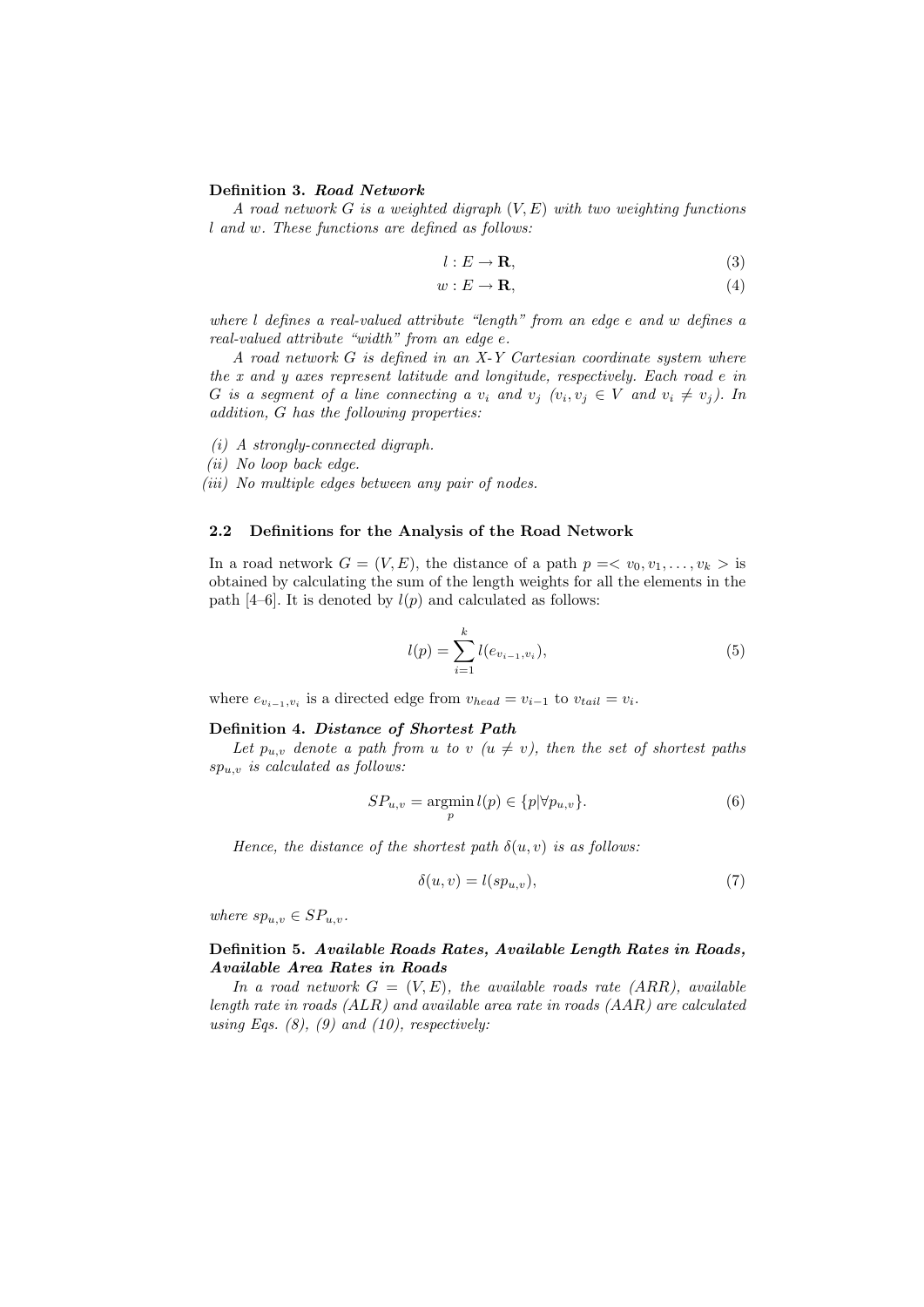$$
ARR = \frac{|E_{WR}|}{|E|},\tag{8}
$$

$$
ALR = \frac{\sum_{e_2 \in E_{WR}} l(e_2)}{\sum_{e_1 \in E} l(e_1)},
$$
\n(9)

$$
AAR = \frac{\sum_{e_2 \in E_{WR}} l(e_2) \times w(e_2)}{\sum_{e_1 \in E} l(e_1) \times w(e_1)},
$$
\n(10)

*where let*  $E_{WR} = \{e|w(e) \ge 5.5m\}$ 

Let *s* be an entrance node and *t* be an exit node in  $G = (V, E)$  ( $s, t \in V$ ), then the flow of *G* is a real function  $f : E \to \mathbf{R}$  with the following three properties for all nodes *u* and *v*[7]:

- (1) **Capacity constraints**:  $e_{u,v} \in E$ ,  $f(e_{u,v}) \leq w(e_{u,v})$ . The flow along an edge cannot exceed its capacity.
- (2) **Skew symmetry**:  $f(e_{u,v}) = -f(e_{v,u})$ . The net flow from *u* to *v* must be the opposite of the net flow from *v* to *u*.
- (3) **Flow conservation:**  $\sum_{w \in V} f(e_{u,w}) = 0$ , unless u=s or u=t. The flow to a node is zero, except for the source, which "produces" flow, and the sink, which "consumes" flow.

The maximum flow  $|f_{max}|$  of *G* is defined in Definition 6.

### **Definition 6.** *Maximum Flow*

$$
|f_{max}| = \max\left\{\sum_{e_{s,u}\in E} f(e_{s,u})\Big|\sum_{e_{s,u}\in E} f(e_{s,u}) = \sum_{e_{v,t}\in E} f(e_{v,t})\right\}
$$
(11)

The ratio of intersections *RI* is calculated in Definition 7.

### **Definition 7.** *Ratio of Intersections*

$$
RI = \frac{|V_I|}{|V|},
$$
  
\n
$$
V_I = \{v_I \in V | (id_{v_I} \ge 3) \land (od_{v_I} \ge 3) \},
$$
\n(12)

*where*  $id_{v_I}$  *is the indegree of*  $v_I$  *and*  $od_{v_I}$  *is the outdegree of*  $v_I$ *. The node set*  $V_I$ *is the set of all intersections in G.*

The degree of two edges,  $e_{x,v}$  and  $e_{v,z}$ , is denoted as  $a_{x\to v\to z}$  (0<sup>°</sup>  $\lt a_{x\to v\to z}$ )  $180^\circ, x, v, z \in V, x \neq v \neq z$ . The ratio of the arranged area  $(RAA)$ , which indicates similarity between a graph *G* and a square grid, is given by Definition 8.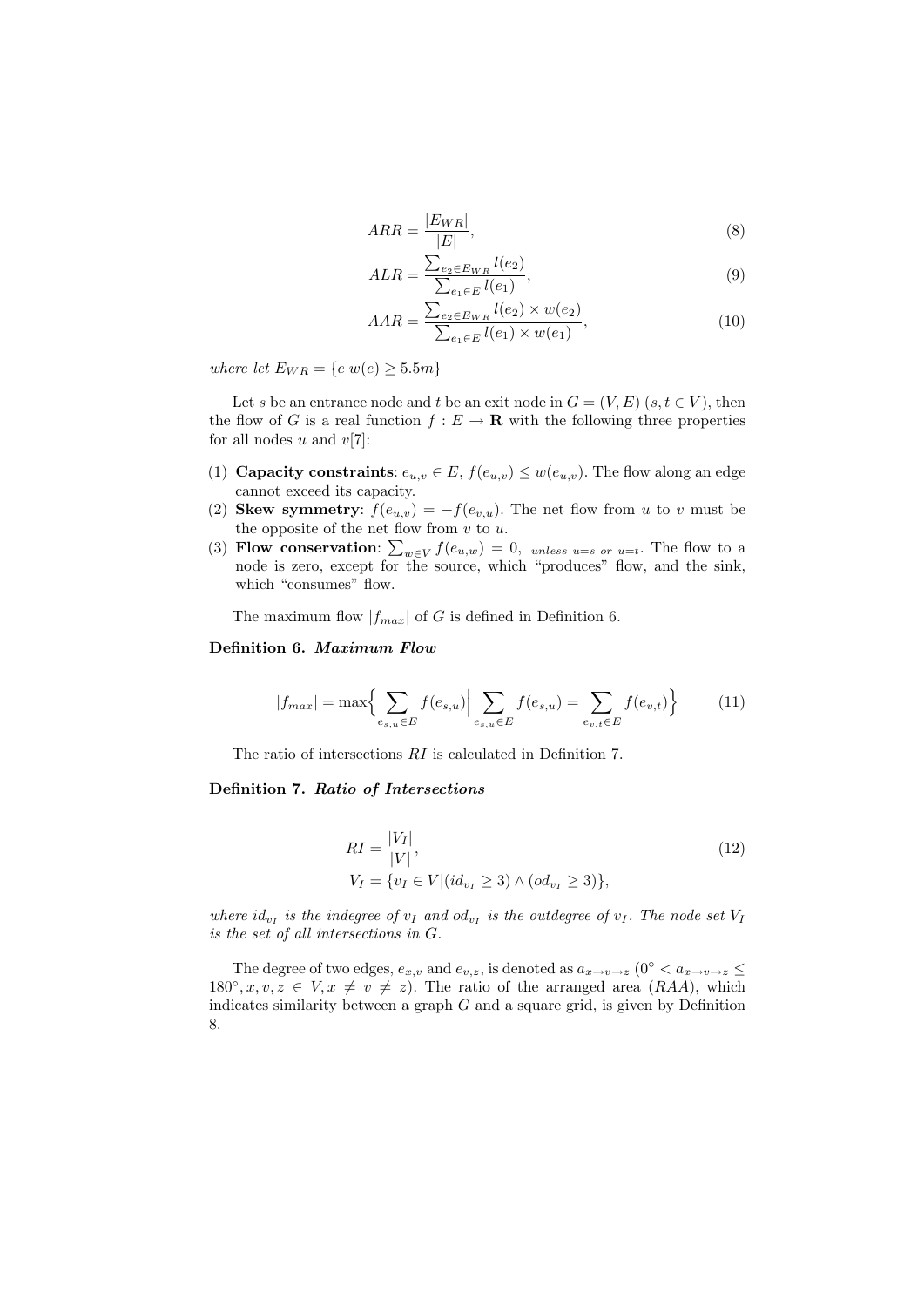**Definition 8.** *Ratio of Arranged Area*

$$
RAA = \frac{|A_{AR}|}{|A|},\tag{13}
$$

where  $A = \{a_{x \to v \to z}\}\$  and  $A_{AR} = \{a_{x \to v \to z} | (75^{\circ} \le a_{x \to v \to z} \le 105^{\circ}) \vee (165^{\circ} \le$ *a<sup>x</sup>→v→<sup>z</sup> ≤* 180*◦* )*}*

The ratio of straight connected edges and the ratio of straight connected edges to distance are denoted by *RSE* and *RSED*, respectively.

**Definition 9.** *Ratio of Straight Edge and Ratio of Straight Edge to Distance*

$$
RSE = \frac{|V_{S(v_0, v_n)}|}{|V_{M(v_0, v_n)}|},\tag{14}
$$

$$
RSED = \frac{|V_{S(v_0, v_n)}|}{\delta(v_0, v_n)},
$$
\n(15)

*where*  $V_{M(v_0,v_n)} = \{v_1,\ldots,v_{n-1}\}$  *is the middle point of the shortest path and*  $V_{S(v_0,v_n)} = \{v_i|v_i \in V_M(v_0,v_n), a_{v_{i-1}\to v_i \to v_{i+1}} \geq 170^{\circ}, 1 \leq i \leq n-1\}$  denotes *the middle point set of the almost straight path*  $(a_{v_{i-1}\rightarrow v_i\rightarrow v_{i+1}} \ge 170^\circ)$ *.* 

The local road-connectivity is defined in Definition 10.

#### **Definition 10.** *Local Road-Connectivity*

*The local road-connectivity of two edges*  $m, n \in V$  *is the size of the smallest edge cut disconnecting m from n.*

*RP R* in Definition 11 is the ratio of the number of the usage of an edge *e* to the total number of shortest paths.

## **Definition 11.** *Ratio of Passing through a Road*

$$
RPR = \frac{u}{u_{max}},\tag{16}
$$

*where*  $u = \sum_{i,j \in V} |SP_{i,j}|$  and *u is the total number of times an edge <i>e is used by all shortest paths.*

#### **2.3 Complexity Measures for Road Networks**

Having analyzed road networks, we define five complexity measures for the road networks using Definitions 4*∼*11 with other indices.

#### **Definition 12.** *Complexity Measures for Road Networks*

*(a) Complexity of length: This indicates how many miles separate two points using the average length of all edges(* $e \in E$ *) and the average "distance of shortest paths" in Definition 4 for all pairs of nodes.*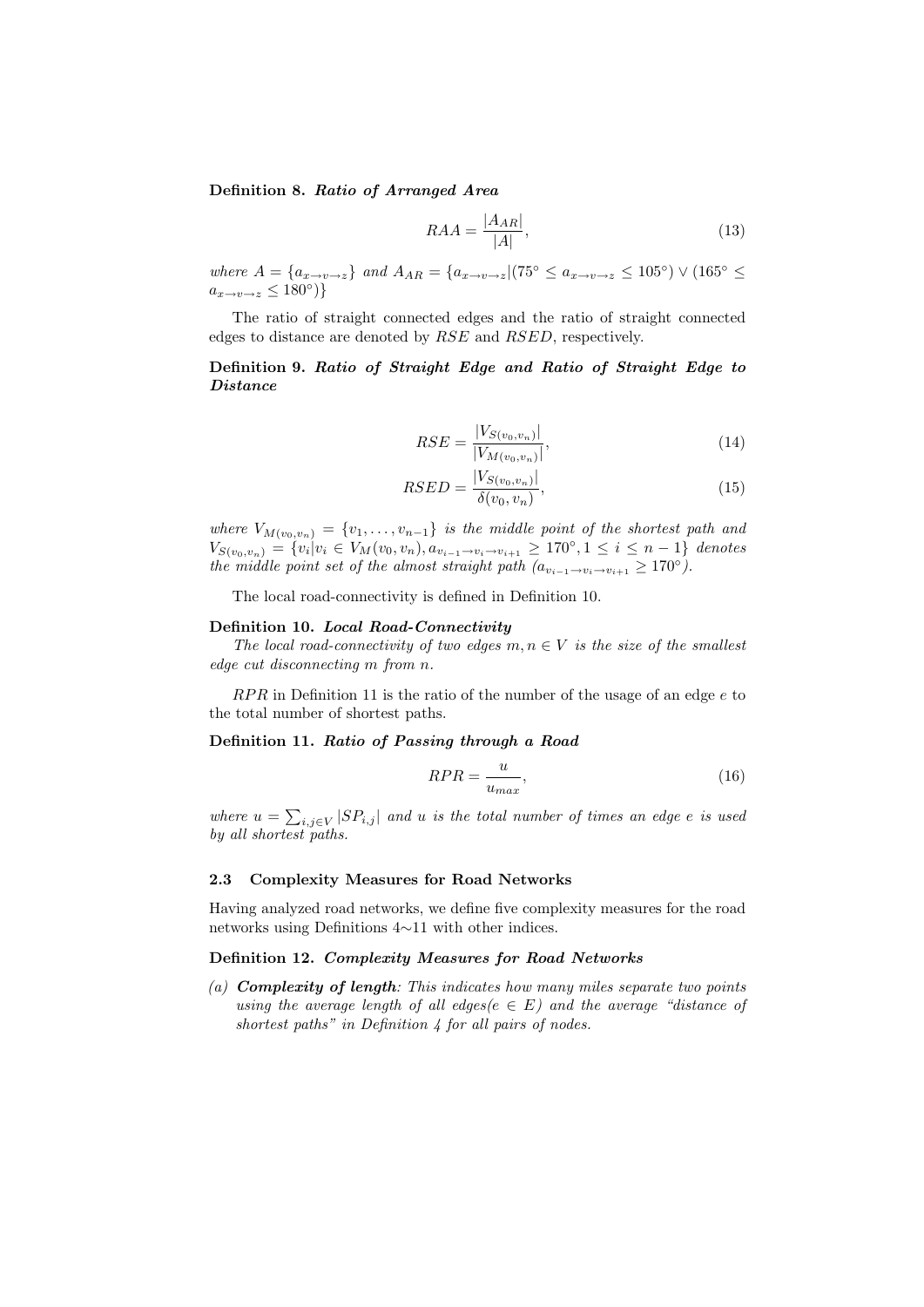- *(b) Complexity of width: This indicates how wide a road network is using ARR, ALR, AAR in Definition 5, the average width of all edges(* $e \in E$ *) and the average "maximum flow" in Definition 6 for all pairs of nodes.*
- *(c) Complexity of density: This indicates the density of a road network using RI in Definition 7.*
- *(d) Complexity of distortion: This indicates how much distortion there is in a road network using RAA in Definition 8 and the average RSE and RSED for all pairs of nodes in Definition 9.*
- *(e) Complexity of weakness: This indicates how weak a road network is using the average local road-connectivity in Definition 10 for all pairs of nodes and the average RPR for all edges(* $e \in E$ *) in Definition 10.*

### **3 Movement of the Agent**

We define the characteritics of the road network as its complexity. Then, we focus on "**movement**", since the movement of the agent is affected by the road network the most. Consequently, we analyze the rekationship between the complexity of the road network and the movement.

### **3.1 Difficulty of Movement**

We developed the following expression, for the evaluation of movement.  $\widehat{t_{avg}}$  is the average time of movement in the map and, each variables are defined in previous section. If  $\widehat{t_{avg}}$  brecome larger, agents take a lot of time in moving from one place to another. Consequently, this expression shows the difficulity of movement.

> $\widehat{t_{avg}} = 3.5e^{-5} * c_1 + 0.0092 * c_2 - 0.041 * c_3 - 0.75 * c_4$ *−*0*.*22 *∗ c*<sup>5</sup> + 4*.*0 *∗ c*<sup>6</sup> + 0*.*040 *∗ c*<sup>7</sup> + 0*.*031 *∗ c*<sup>8</sup> + 0*.*070

 $\hat{t}_{avg}$ : Avarage time of Movement

**c1:** *Distance of Shortest Path* (Def.3)

**c2:** *Width*

**c3:** *Available Roads Rate* (Def.5)

**c4:** *Available Length Rate in Roads* (Def.5)

**c5:** *Ratio of Arranged Area* (Def.8)

**c6:** *Ratio of Straight Edge to Distance* (Def.9)

**c7:** *Ratio of Passing through a Road* (Def.11)

**c8:** *Avarage of Local Road-Connectivity* (Def.10)

We call this expression,  $\widehat{t_{avg}}$ , the "**movement difficulty**". Then, we derive the dependency relationship by using the *movement difficulty*.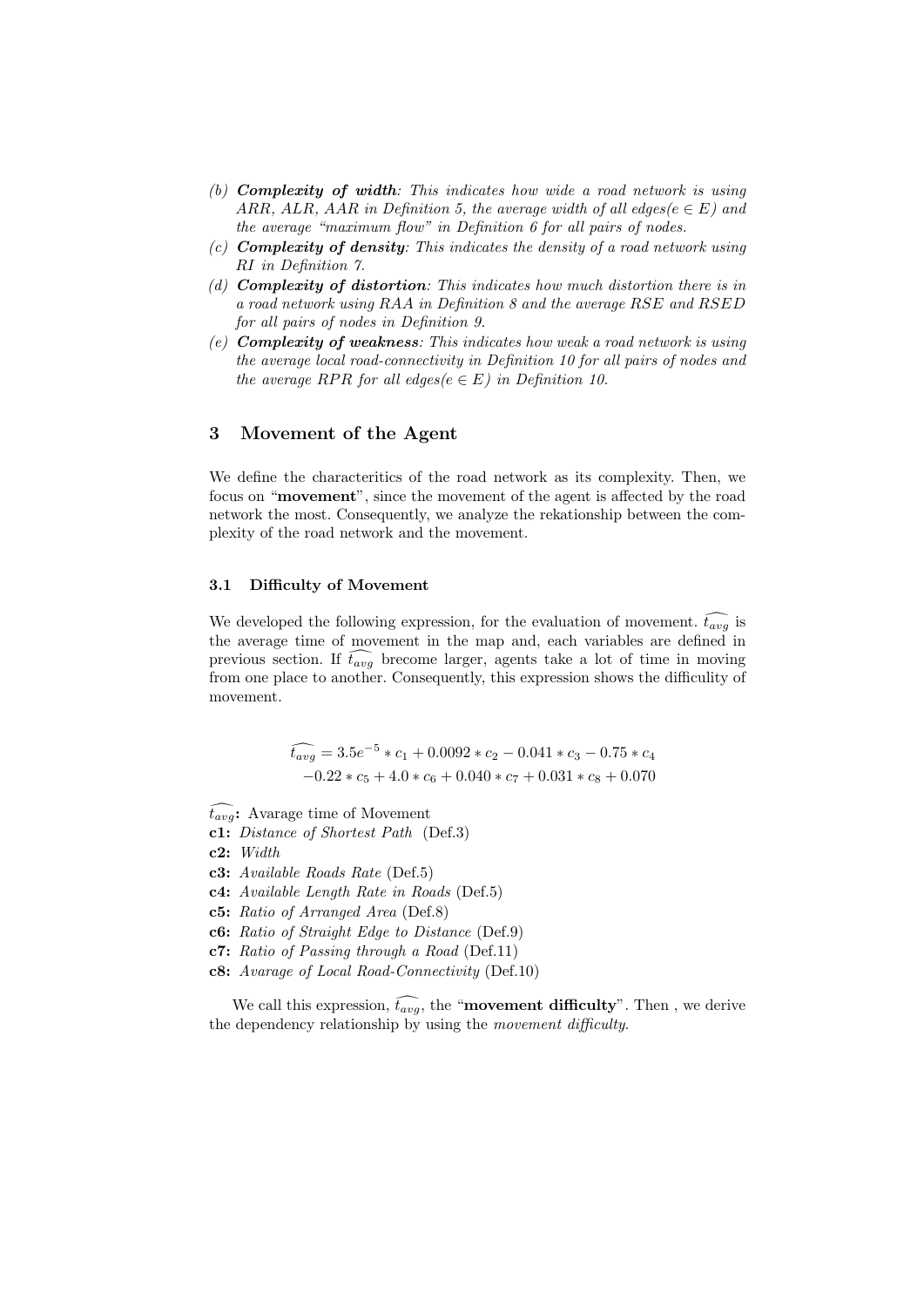#### **3.2 Relation Between Movement Difficulty and Rescue Score**

We analyze the dependency relationship between the difficulty of movement and score of RoboCupRescue(*rescue score*). We use the ratio of the resuce score ( *simulation score initial score* ).

We use regression analysis and develop the following expression and figure 1.

*Vrate* = *−*0*.*3164**MD** + 0*.*8999

*Vrate***:** *estimation of the rate of rescue score* **MD:** *Movement Difficulty*



**Fig. 1.** Dependencity Relation Between Rescue Score and Movement Difficulty

Thus there is a relation between the *movement difficulty* and the rescue score. We analyze the relationship for more agent algorithms(strategies), and change the strategies in the simulation. The agent chooses the optimal strategies for any maps in this way.

# **4 Conclusion**

First, we defined eleven definitions and sixteen parameters for the complexity of road network.

Second, we developed the *movement difficulty* from the complexity of the road network. The *movement difficulty* is expressed with eight parameters of complexity for road network.

Third, we analyzed the dependency relationship between the *movement difficulty* and the score from the RoboCupRescue simulation.